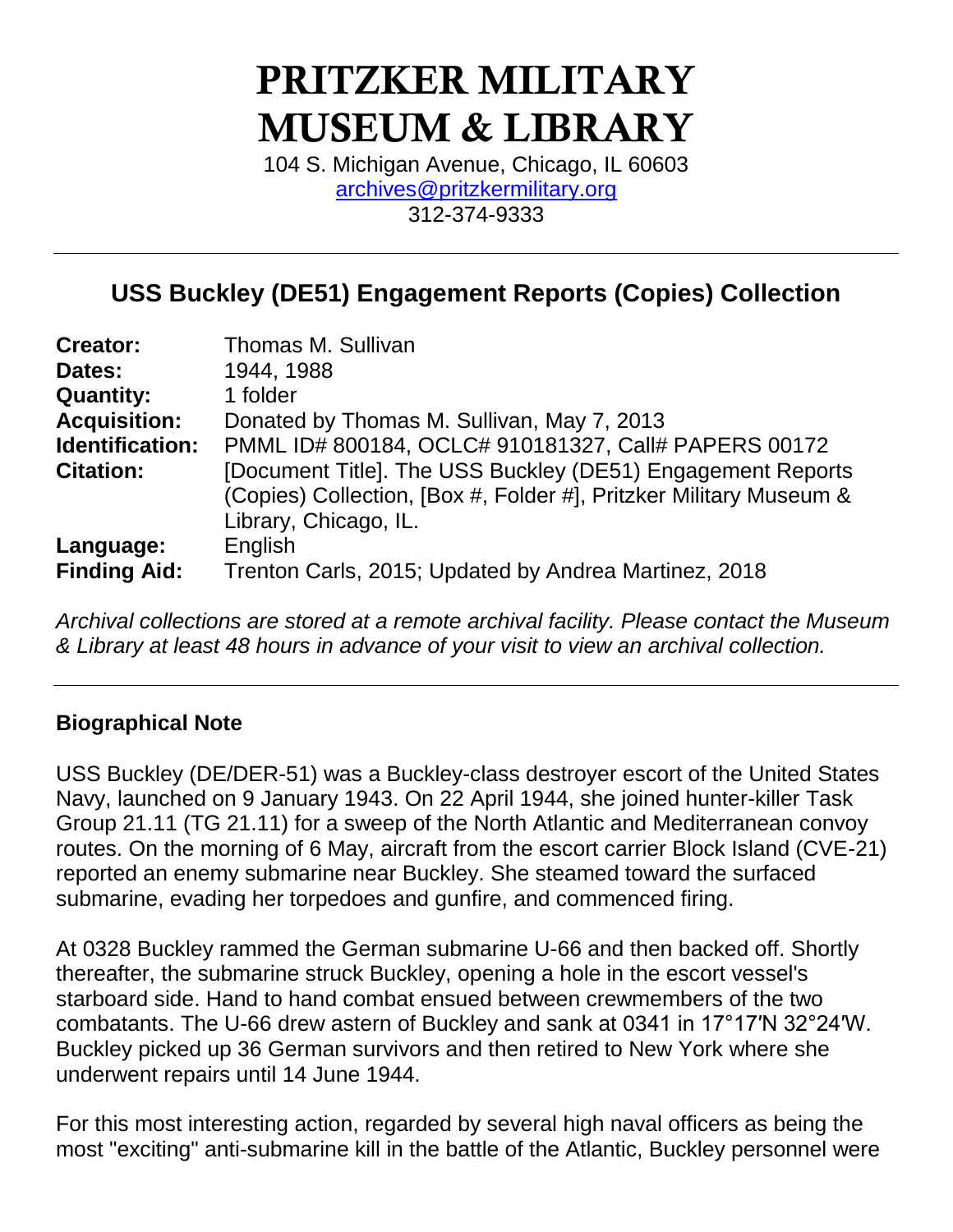authorized to wear a combat star in the European-African Theatre ribbon. The then commanding officer, Lt. Comdr. Brent M. Abel, USNR, of Cambridge, Mass., was awarded the Navy Cross for his part in its execution.

# **Scope and Content of the Collection**

This collection contains copies of four declassified reports on the May 6, 1944 engagement between the U.S.S. Buckley (DE51) and the German Submarine U-66. The reports come from the U.S.S. Buckley, U.S.S. Block Island, and the United States Atlantic Fleet. The collection is concluded with a narrative recollection article from The New Yorker by E.J. Kahn, Jr. telling of the event.

#### **Arrangement**

The collection arrived in chronological order and has been maintained. The collection consists of one series:

#### **Series One: Copies of Declassified Reports**

# **Rights**

Copyrights held by Thomas M. Sullivan were transferred to the Pritzker Military Museum & Library. All other rights are held by the author or publisher. Users assume responsibility for following copyright laws as established by US Code Title 17.

# **Key Subjects**

This collection is indexed under the following headings in the Library's online catalog. Researchers interested in materials about related topics, persons, or places should search the catalog using these subject headings.

# **Subjects**

Destroyer escorts--Atlantic Ocean--History--20<sup>th</sup> century. United States--Navy--Atlantic Fleet. World War, 1939-1945--Campaigns--Atlantic Ocean. World War, 1939-1945--Naval operations--Submarine.